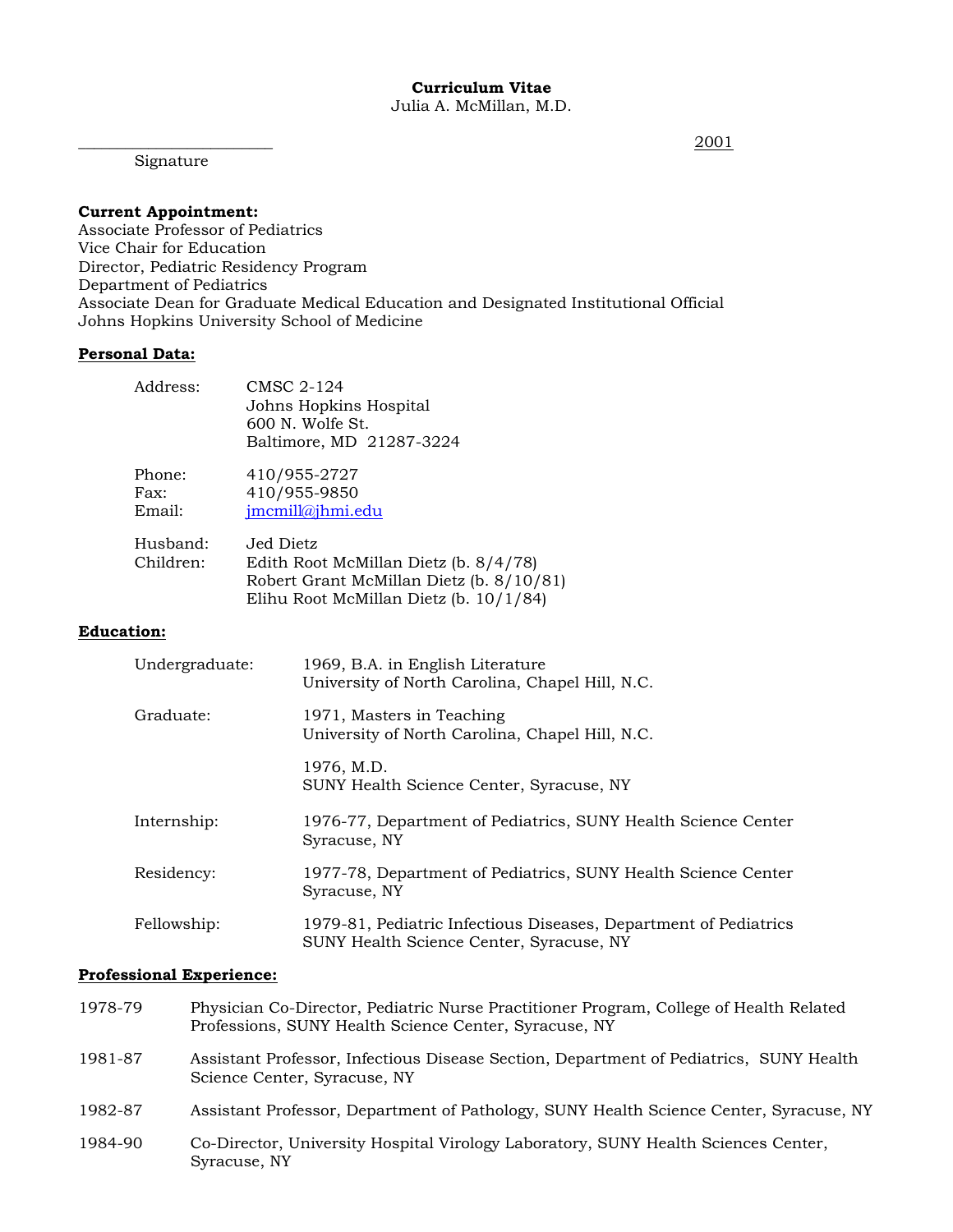- 1985-90 Residency Program Director, SUNY Health Science Center, Syracuse, NY
- 1987-90 Associate Professor, Departments of Pediatrics and Pathology, SUNY Health Science Center, Syracuse, NY
- 1991-2001 Associate Professor of Pediatrics, Johns Hopkins University Medical School, Baltimore, MD
- 1991-1995 Deputy Director, Department of Pediatrics, Johns Hopkins University Medical School, Baltimore, MD
- 1995- Vice Chair for Education and Residency Program; Director, Department of Pediatrics Johns Hopkins University Medical School, Baltimore, MD

#### **Publications:**

Peer-reviewed:

- 1. McMillan JA, Landaw SA, and Oski  $FA$ : Iron sufficiency in breast fed infants and the availability of iron from human milk. Pediatr 58:686, 1976
- 2. McMillan JA, Oski FA, Lourie G, Tomarelli NM, and Landaw SA: Iron absorption from human milk, simulated human milk and proprietary formula. Pediatr 60:896, 1977
- 3. McMillan JA, Oski FA: Iron nutrition in the breast-fed infant. Keeping Abreast Journal 2:33, 1977
- 4. Tunnessen WW, McMillan JA, and Levin MB: The Coffin-Siris syndrome. Am J Dis Child 132:393, 1978
- 5. McMillan JA and Weiner LB: Bacterial endocarditis with a tolerant staphylococcal organism. Clin Pediatr 21:252, 1982
- 6. Sotomayor J, Weiner LB, McMillan JA: Inaccurate diagnosis in infants with pertussis: An eight year experience. Am J Dis Child 139:724, 1985
- 7. Clark DA, Thompson JE, Weiner LB, McMillan JA, Schneider AJ, Rokahr JE: Necrotizing enterocolitis: intraluminal biochemistry in human neonates and a rabbit model. Pediatr Res 19:919, 1985
- 8. McMillan JA, Weiner LB, Lamberson HV, Hagen JH, Aubry RH, Abdul-Karim RW, Sunderji SG, Higgins AP: Efficacy of maternal screening and therapy in the prevention of neumonia infection of the newborn. Infection 13:263, 1986
- 9. Douglas JM, Judson FN, Levin MJ, Bosso JA, Spruance SL, Johnston JM, Corey L, McMillan JA, Weiner LB, Frank JA: A placebo-controlled trial of topical 8% arildone cream early in recurrent genital herpes. Antimicro Agents and Chemother 29:464, 1986
- 10. Forbes BA, Bartholoma N, McMillan JA, Roefaro N, Weiner LB, Welych L: Evaluation of a monoclonal antibody test to detect neumonia in cervical and urethral specimens. J Clin Microbiol 23:1136, 1986
- 11. McMillan JA, Sandstrom C, Weiner LB, Forbes BA, Woods M, Howard T, Poe L, Keller K, Corwin RM, Winkelman JW: Viral and bacterial organisms associated with acute pharyngitis in a school-aged population. J Pediatr 109:747, 1986
- 12. McMillan JA, Tristram DA, Weiner LB, Higgins AP, Sandstrom C Brandon R: Prediction of the duration of hospitalization in patients with respiratory syncytial virus infection: use of clinical parameters. Pediatr 81:22, 1988
- 13. Madsen RD, Weiner LB, McMillan JA, Saeed FA, North JA, Coates SR: Direct detection of Mycoplasma neumonia antigen in clinical specimens by a monoclonal antibody immunoblot assay. Am J Clin Path 89:97, 1988
- 14. Bonville CA, Forbes BA, Bartholoma N, McMillan JA, Weiner LB: Rapid detection of herpes simplex virus in MRC-5 cells using low speed centrifugation enhancement and immunoperoxidase staining 16 h post inoculation. Diag Micro and Infect Dis 8:251, 1988
- 15. Lamberson HV, McMillan JA, Weiner LB, Williams ML, Clark DA, McMahon CA, Lentz EB, Higgins AP, Dock NL: Transfusion associated cytomegalovirus infection in neonates: Prevention by screening blood donors for cytomegalovirus IgM. J Infect Dis 157:820, 1988
- 16. Donnelly BW, McMillan JA, Weiner LB: Bacterial tracheitis: A report of 8 new cases and a review of the literature. Rev Infect Dis 12:729, 1990
- 17. Cunningham CK, McMillan JA, Gross SJ: Rehospitalization for respiratory illness in infants < 32 weeks gestation. Pediatr 88:527, 1991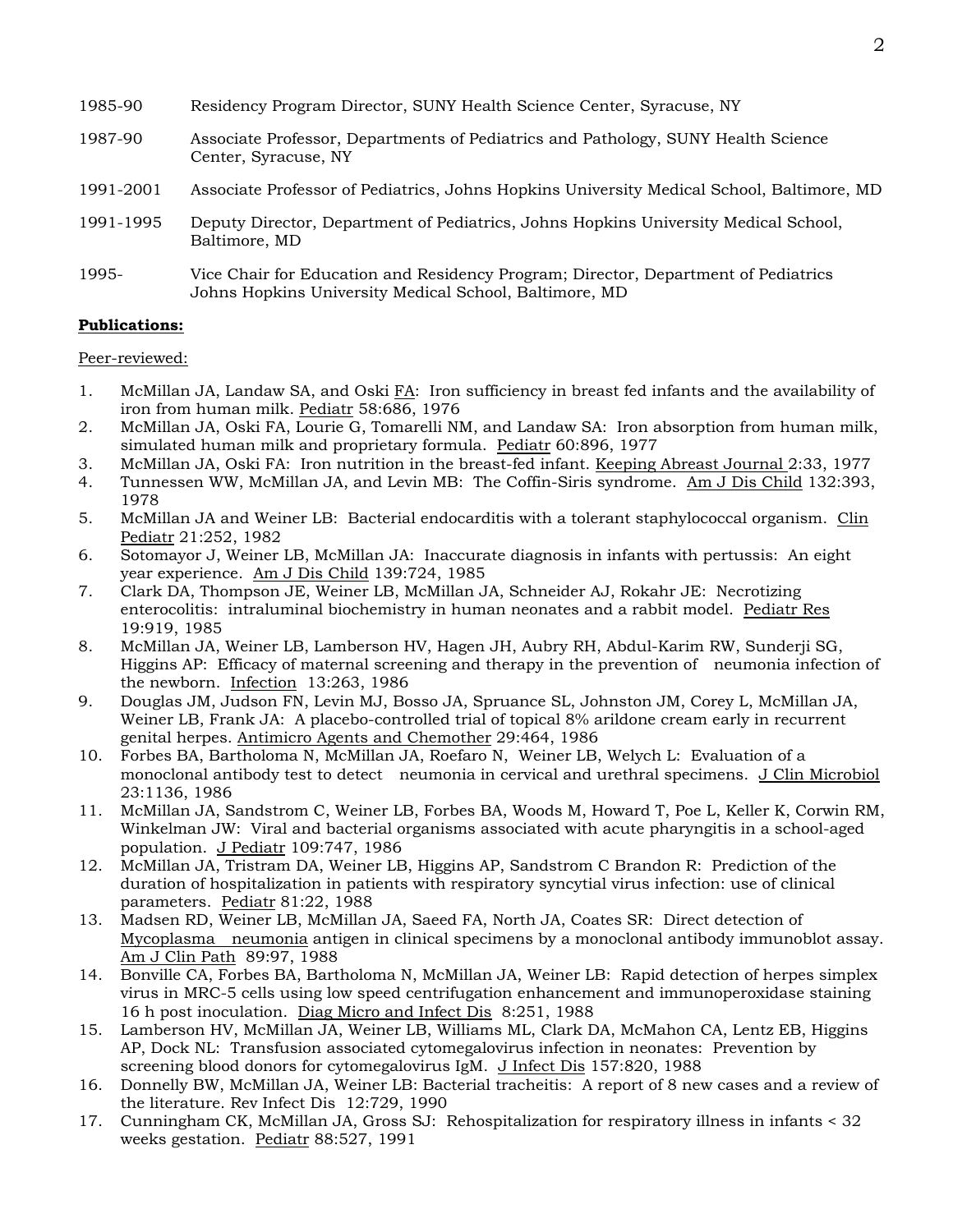- 18. McMillan JA, Weiner LB, Higgins AM, Macknight K: Rhinovirus infection associated with serious illness among pediatric patients. J Ped Infect Dis 12:320, 1993
- 19. McMillan JA, Weiner LB, Higgins AM Lamparella VJ: Pharyngitis associated with herpes simplex virus in college students. J Pediatr Infect Dis 12:280, 1993
- 20. Cunningham CK, Kazacos KR, McMillan JA, Lucas JA, McAuley JB, Wozniak EJ, Weiner LB: Diagnosis and management of Baylisascaris procyanis infection in an infant with nonfatal meningoencephalitis. Clin Infect Dis 18:868, 1994
- 21. Saha P, Parrish CA, McMillan JA: Pseudomonas osteomyelitis following a plantar puncture wound through a rubber sandal. Pediatr Infect Dis J 15:710, 1996
- 22. Wilde JA, McMillan JA, Serwint J, Butta J, O'Riodan MA, Steinhoff MC: Effectiveness of influenza vaccine in health care professionals: A randomized trial. JAMA 281:908, 1999

# **Inventions, Patents, Copyrights none**

# **Extramural sponsorship:**

# **Current:**

| 1991-present     | Pediatric resident rotation to Tuba City Indian Health Service Site<br>United States Public Health Service—Indian Health Service Contract:<br>\$42,710/year<br>PI: McMillan, JA. |  |
|------------------|----------------------------------------------------------------------------------------------------------------------------------------------------------------------------------|--|
| Pending:<br>none |                                                                                                                                                                                  |  |
| <b>Previous:</b> |                                                                                                                                                                                  |  |
| 1984-1987        | "Infectivity of blood products in nursery-acquired CMV in newborns"<br>American Red Cross<br>\$70,000<br>Co-investigators: McMillan JA; Weiner LB                                |  |
| 1985-1988        | "Study of varicella vaccine in childhood malignancy, a multicenter study."<br>NIH/Columbia University<br>\$165,000<br>Center co-investigators: McMillan JA; Weiner LB            |  |

## **Research Program Building none**

## **Educational Activities:**

Educational Publications

## **Books**:

- 1. McMillan JA, Nieburg PI, Oski FA: The Whole Pediatrician Catalog: A Compendium of Clues to Diagnosis and Management. Philadelphia, W.B. Saunders Company, 1977
- 2. McMillan JA, Oski FA, Stockman JA: The Whole Pediatrician Catalog, Volume II. Philadelphia, W. B. Saunders Company 1979
- 3. McMillan JA, Oski FA, Stockman JA: The Whole Pediatrician Catalog, Volume III. Philadelphia, W.B. Saunders Company, 1982
- 4. McMillan JA, Oski FA, Stockman JA: The Whole Pediatrician Catalog, Volume I-III. Philadelphia, W.B. Saunders Company, 1984
- 5. Markel H, Oski JA, Oski FA, McMillan JA: The Portable Pediatrician. Philadelphia, Hanley and Belfus, Inc., 1992
- 6. Oski FA, Editor-in-Chief, DeAngelis CD, Feigin RD, Warshaw JB, and McMillan JA (Eds): Principles and Practice of Pediatrics, 2<sup>nd</sup> Edition, Philadelphia, J.B. Lippincott, 1994
- 7. Marino B, Snead K, McMillan JA: Blueprints in Pediatrics. Malden, MA, Blackwell Science, 1998
- 8. McMillan JA, Editor-in-Chief, DeAngelis CD, Feigin RD, Warshaw JB (Eds): Oski's Pediatrics: Principles and Practice, 3rd Edition, Philadelphia, Lippincott Williams and Wilkins, 1999
- 9. Marino B, Snead K, McMillan JA: Blueprints in Pediatrics,  $2<sup>nd</sup>$  Edition. Malden, MA, Blackwell Science, 2001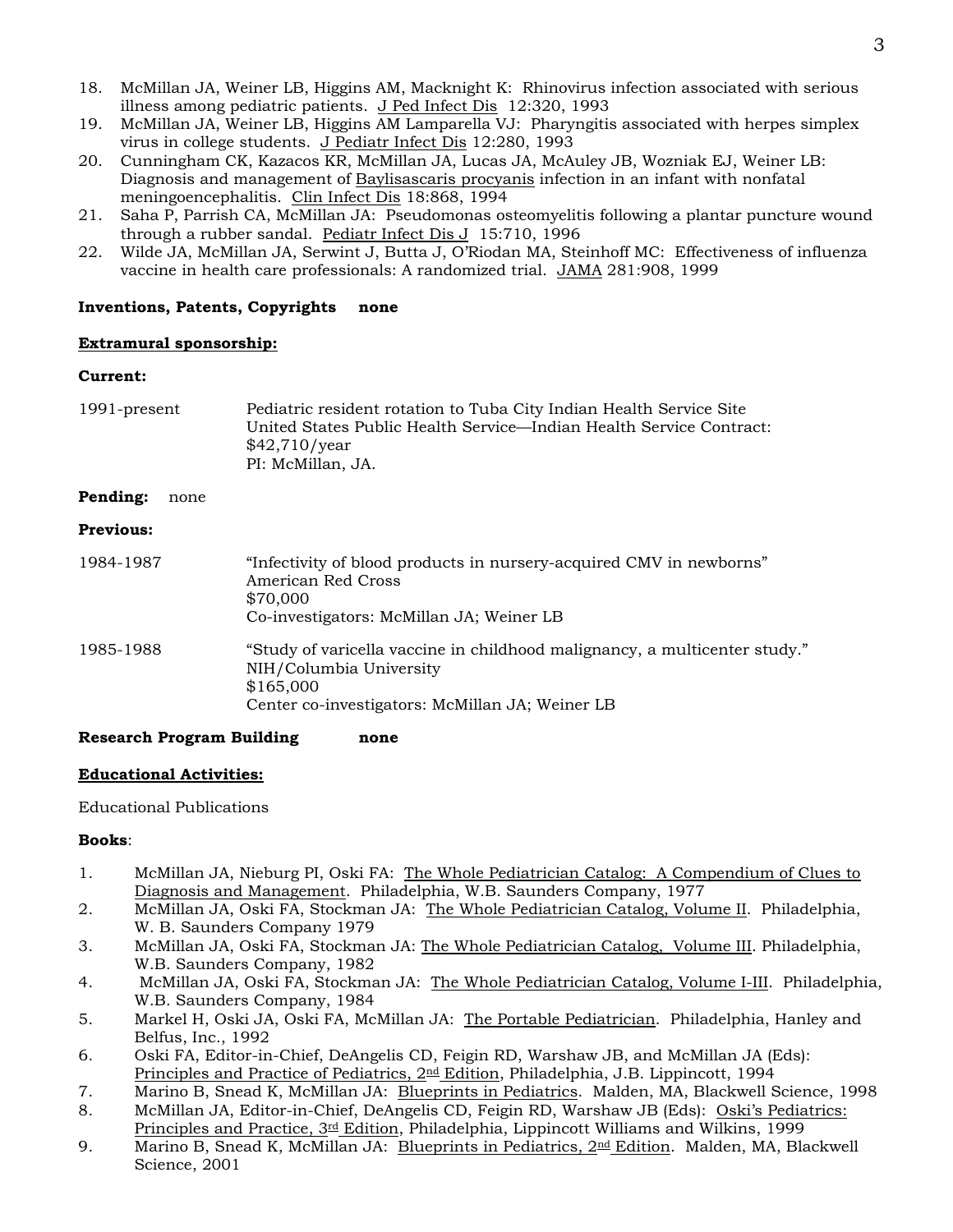## **Chapters and Monographs:**

- 1. Oski FA, McMillan JA: Clinical significance of 2,3-diphosphoglycerate in hematology. In Gordon AS, Sibier R, and LoBue J (Eds): The Year in Hematology—1977, New York, Plenum Publishing Corporation, 1977
- 2. Oski, FA, McMillan JA. Iron in infant nutrition. In Suskind RM (Ed), Textbook on Pediatric Nutrition. New York, Raven Press, 1981
- 3. McMillan JA: Principles of immunization. In Kay R, Oski FA, Barness LA (Eds): Core Textbook of Pediatrics. Philadelphia, J.B. Lippincott Company, 1988
- 4. McMillan JA: Serious infections. In Kay R, Oski FA, Barness LA (Eds): Core Textbook of Pediatrics. Philadelphia, J.B. Lippincott Company, 1988
- 5. McMillan JA: Common infections. In Kay R, Oski FA, Barness LA (Eds): Core Textbook of Pediatrics. Philadelphia, J.B. Lippincott Company, 1988
- 6. McMillan JA: Principles of antimicrobial therapy. In Kay R, Oski FA, Barness LA (Eds): Core Textbook of Pediatrics. Philadelphia, J.B. Lippincott Company, 1988
- 7. McMillan JA and Weiner LB: Mycoplasma pneumoniae. In McAnarney ER, Kreipe RE, Orr DP, and Comerci GD (Eds): Textbook of Adolescent Medicine. Philadelphia, W.B. Saunders Co, 1992
- 8. McMillan JA: Mycoplasma Infections. In Burg FD, Ingelfinger JR, Wald ER (Eds): Gellis and Kagen's Current Pediatric Therapy, 14<sup>th</sup> Edition. W.B. Saunders Company, 1999
- 9. McMillan JA: Roseola and human herpes virus type 6. In Oski FA, DeAngelis CD, Feigin RD, Warshaw JB, and McMillan JA (Eds): Principles and Practice of Pediatrics,  $2^{\text{nd}}$  Edition. Philadelphia, J.B. Lippincott, 1994
- 10. McMillan JA: Encephalitis. In Burg FD, Ingelfinger JR, Wald ER, Polin RA (Eds): Gellis and Kagen's Current Pediatric Therapy, 15<sup>th</sup> Edition. W.B. Saunders Company, 1995
- 11. McMillan JA: Mycoplasma pneumoniae In Long SS, Prober CG, and Pickering LK (Eds): Principles and Practice of Pediatric Infectious Diseases. Churchill Livingstone, 1996
- 12. McMillan JA: Other mycoplasmas. In Long SS, Prober CG, and Pickering LK (Eds): Principles and Practice of Pediatric Infectious Diseases. Churchill Livingstone, 1996
- 13. McMillan JA: Chlamydia pneumoniae. In Long SS, Prober CG, and Pickering LK (Eds): Principles and Practice of Pediatric Infectious Diseases. Churchill Livingstone, 1996
- 14. McMillan JA: Chlamydia psittaci. In Long SS, Prober CG, and Pickering LK (Eds): Principles and Practice of Pediatric Infectious Diseases. Churchill Livingstone, 1996
- 15. McMillan JA: American Academy of Pediatrics. Children in out-of-home child care. In: Peter G, ed. 1997 Red Book: Report of Committee on Infectious Diseases. 24th ed. Elk Grove Village, IL 1997
- 16. McMillan JA: Mycoplasma pneumoniae. In Yu VL, Merigan TC, Barriere SL (Eds): Antimicrobial Therapy and Vaccines.  $1$ <sup>st</sup> Edition. Philadelphia, Lippincott Williams and Wilkins, 1998
- 17. McMillan JA. Diphtheria. In McMillan JA, DeAngelis CA, Feigin RD, Warshaw JB (Eds): Oski's Pediatrics: Principles and Practiace, 3<sup>rd</sup> Edition, Philadelphia, J.B. Lippincott, Philadelphia 1999
- 18. McMillan JA. Group A Streptococcus. In McMillan JA, DeAngelis CA, Feigin RD, Warshaw JB (Eds): Oski's Pediatrics: Principles and Practiace, 3rd Edition, Philadelphia, Lippincott Williams and Wilkins, 1999
- 19. McMillan JA. Roseola and human herpesvirus type 6. In McMillan JA, DeAngelis CA, Feigin RD, Warshaw JB (Eds): Oski's Pediatrics: Principles and Practice,  $3rd$  Edition, Philadelphia, Lippincott Williams and Wilkins 1999
- 20. McMillan JA: Viral pneumonia. In Burg FD, Ingelfinger JR, Wald ER, and Polin RA (Eds): Gellis and Kagen's Current Pediatric Therapy 16<sup>th</sup> Edition. Philadelphia, W.B. Saunders Company, 1999
- 21. McMillan JA: Mycoplasma infections. In Burg FD, Ingelfinger JR, Wald ER, and Polin RA (Eds): Gellis and Kagen's Current Pediatric Therapy 16<sup>th</sup> Edition. Philadelphia, W.B. Saunders Co, 1999

## **Editorials and Reviews:**

- 1. Rodgers FC, Weiner LB, and McMillan JA: Salicylate in Reye's syndrome. Lancet 1:616, 1982
- 2. McMillan JA and Weiner LB: Infants born to women with Chlamydia trachomatis infection. Am J Dis Child 139:1176, 1985
- 3. McMillan JA: Chlamydia: unsuspected, undiagnosed, untreated. Contemporary Pediatrics, December, pp 14-31, 1985
- 4. McMillan JA: Sore throats in teenagers: Putting strep in perspective. Contemporary Pediatrics, March, 1988
- 5. McMillan JA: What we must do for children in the 1990's. Contemporary Pediatrics, July, 1990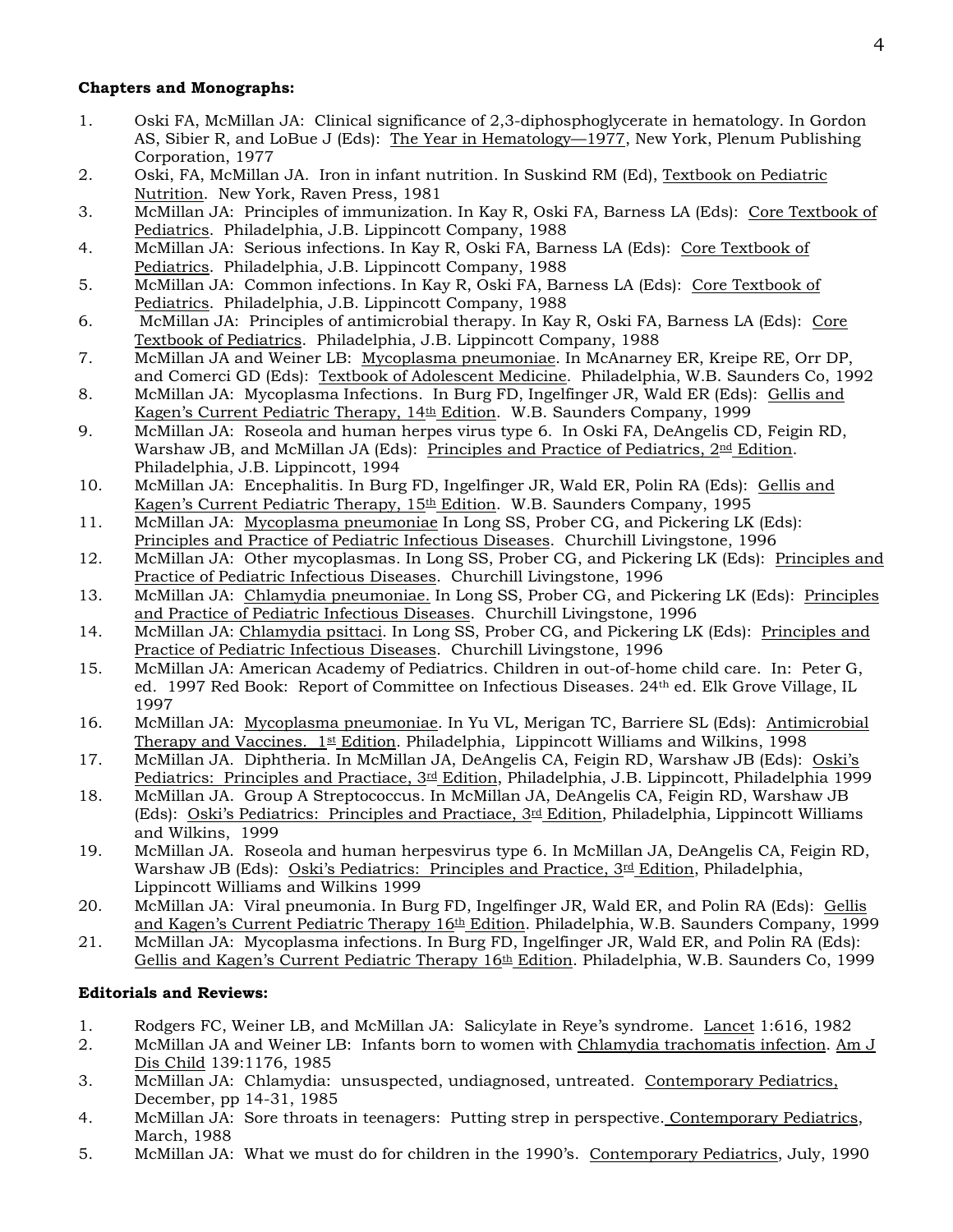- 6. Oski FA, McMillan JA: Don't discount breast-feeding. N Engl J Med 325:1, 1991
- 7. McMillan JA and Oski FA: Pediatrics. Contempo Issue, JAMA, 1991
- 8. McMillan JA: HHV-6 and roseola: A "new" virus explains an old disease. Contemporary Pediatrics, January, 1992
- 9. McMillan JA: Let's extinguish the TORCH. Contemporary Pediatrics, February, 1992
- 10. McMillan JA: Upper respiratory tract infections in children. Current Opinion in Pediatrics 5:50, 1993
- 11. McMillan JA: Childhood pneumonia in developed countries. Current Opinion in Pediatrics 7:364, 1994
- 12. McMillan JA: Control of infections in schools. Pediatrics in Review 16:283, 1995
- 13. McMillan JA: Mycoplasma pneumoniae infections in pediatrics. Seminars in Pediatric Infectious Diseases 9:112, 1998
- 14. McMillan JA: Chlamydia pneumoniae revisited. Pediatr Infect Dis J 17:1046, 1998
- 15. McMillan JA: Should health care workers be immunized against influenza? Ped Annals 29:699, 2000

#### **Teaching:**

1981-1990 SUNY Health Science Center, Syracuse, NY Attending, Pediatric Infectious Diseases Service—6 months/year Attending, Pediatric Inpatient Service—2 months/year

1991-present Johns Hopkins Medical School, Baltimore, MD Attending, Pediatric Infectious Diseases Service—2 weeks/year Attending, Pediatric Inpatient Service—1 month/year Morning Report, 4 days/week 1991-present Monthly lecture to medical students on the pediatric clerkship 1992-present Case conference with pediatric residents, St. Agnes Hospital, Twice monthly 1993-present Preceptor, Harriet Lane Clinic, two half-days/month 1997-present Monthly lecture to residents on the term nursery rotation

# National<br>1992

Developed the Pediatric Program Director's Handbook, distributed by the Association for Pediatric Program Directors

#### **Mentoring**

#### **Continuing Medical Education Activities:**

- 10/98 McMillan JA, program advisor: "*Streptococcus pneumoniae*: its role in childhood illnesses," Tan T (program faculty) sponsored by Johns Hopkins University School of Medicine. Produced by *Contemporary Pediatrics*
- 11/98 McMillan JA, program advisor: "*Streptococcus pneumoniae*: problems and progress," Steinhoff MC, Black S, and Shinefield H (program faculty) sponsored by Johns Hopkins University School of Medicine. Produced by *Contemporary Pediatrics*.
- 12/99 McMillan JA, program advisor: "Resistant pneumococcal disease: treatment and prevention," Rennels, M (program faculty) sponsored by Johns Hopkins University School of Medicine. Produced by *Contemporary Pediatrics*.
- 1/00 A view through the otoscope: distinguishing acute otitis media from otitis media with effusion. Hoberman A, Kaleida PH, McMillan JA, Paradise JL (editorial board), sponsored by Johns Hopkins University School of Medicine
- 3/00 McMillan JA, program advisor and program moderator: "Conjugate pneumococcal vaccine: the practical issues," Black S, Block S, Shinefield H, and Tan T (panel participants), sponsored by Johns Hopkins University School of Medicine. Produced by *Contemporary Pediatrics*.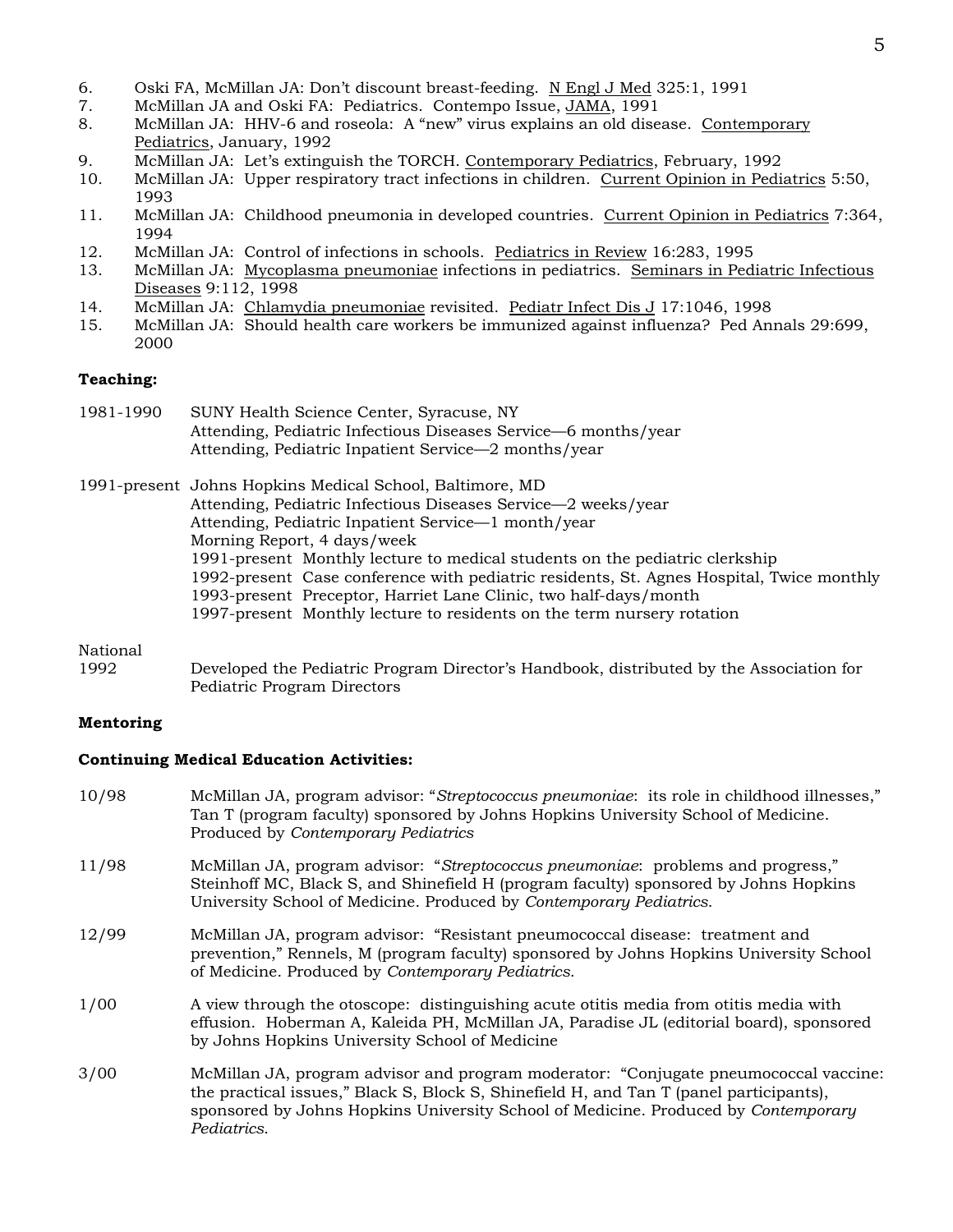2002 Faculty Advisor, Prevention of Influenza VirusInfection Among Children. Advanced StudiesIn Medicine. The Johns Hopkins UniversitySchool of Medicine Office of Continuing Medical Education 2002;2:287-232.

#### **Educational Program Building none**

#### **Educational Extramural Funding none**

#### **Clinical Activities:**

Certification:

| Medical license: |                   |              |
|------------------|-------------------|--------------|
| 1979-1990        | State of New York | (HMD 135250) |
| 1991-            | State of Maryland | (HD41140)    |

Board Certification:

| 1977 Diplomate, National Board of Medical Examiners |
|-----------------------------------------------------|
|-----------------------------------------------------|

- 1981 Certified, American Board of Pediatrics
	- 1992 Recertified
	- 2001 Recertified
- 1994 Pediatric Infectious Diseases

## Service Responsibilities:

1981-1990 SUNY Health Science Center, Syracuse, NY Attending, Pediatric Infectious Diseases Service—6 months/year Attending, Pediatric Inpatient Service—2 months/year

1991-present Johns Hopkins Medical School, Baltimore, MD 1991-2004 Attending, Pediatric Infectious Diseases Service—2-4 weeks/year 1991-present Attending, Pediatric Inpatient Service—6 weeks/year

#### **Clinical Program Building/Leadership none**

**Clinical Extramural Funding none** 

#### **SYSTEM INNOVATION and QUALITY IMPROVEMENT ACTIVITIES** *not required at time of*

 *Dr McMillan's promotion*

#### **ORGANIZATIONAL ACTIVITIES**

## **Institutional Administrative Appointments**:

| 1984-90   |           | Departmental—SUNY Health Science Center, Syracuse, NY                |
|-----------|-----------|----------------------------------------------------------------------|
|           | 1984-1990 | Co-Chair, Residency Committee                                        |
|           | 1986-1990 | <b>Education Committee</b>                                           |
|           | 1990      | Residency Program Director                                           |
| 1985-1990 |           | Institutional—SUNY Health Science Center, Syracuse, NY               |
|           | 1985-1988 | Member, Council of the Faculty Organization                          |
|           | 1985-90   | Member, Infection Control Committee, University Hospital             |
|           | 1986-1990 | Member, Infection Control Committee, Crouse Irving Memorial Hospital |
|           | 1986-1990 | Member, Graduate Medical Education Committee                         |
|           | 1986-1990 | Member, Antibiotic Subcommittee of the Pharmacy and Therapeutics     |
|           |           | Committee, University Hospital                                       |
|           | 1987-1988 | Vice President, Council of the Faculty Organization                  |
|           | 1987-1990 | Member, Child Care Committee                                         |
|           | 1987-1990 | Member, Leave of Absence Committee for The School of Medicine        |
|           | 1987-1988 | Member, ad hoc Governance and Administration Committee               |
|           | 1988-1990 | Member, Academic Promotions Committee                                |
|           |           |                                                                      |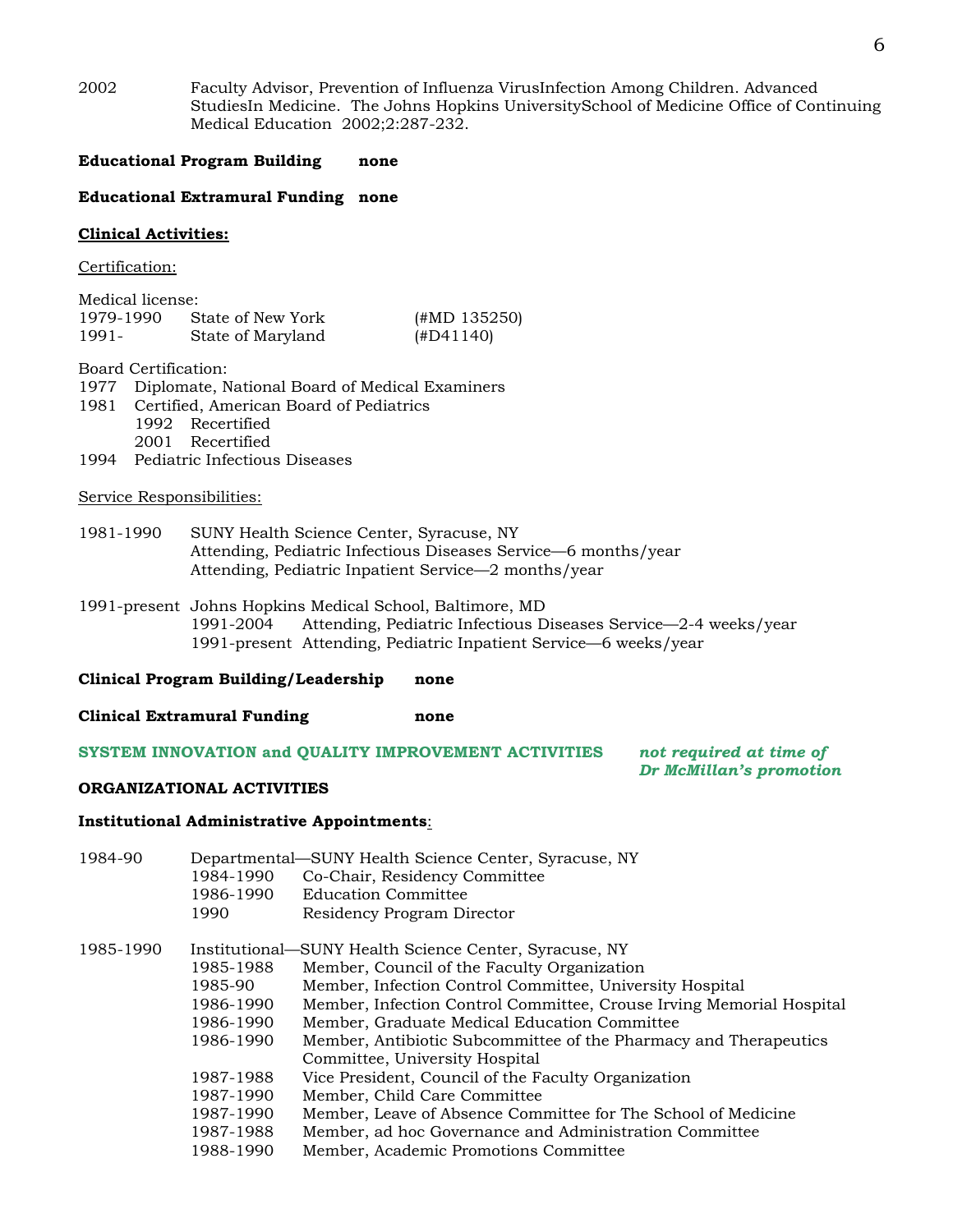|           | 1991-present Departmental-Johns Hopkins School of Medicine                                      |
|-----------|-------------------------------------------------------------------------------------------------|
| 1991-     | Residency Program Director                                                                      |
| 1991-1995 | Deputy Director                                                                                 |
| 1991      | Chair, Evaluation Committee                                                                     |
| 1991      | Chair, Intern Selection Committee                                                               |
| 1991      | Executive Committee                                                                             |
| 1991-2001 | Pediatric Clinical Research Unit Advisory Committee                                             |
| 1992      | Chair, Credentials Committee                                                                    |
| 1993      | Chair, Curriculum Committee                                                                     |
| 1996      | Vice Chair, Pediatric Education                                                                 |
| 1998      | Chair, Search Committee for Division Director for Pediatric Hematology                          |
| 2000      | Chair, Search Committee for Division Director for General Pediatrics and<br>Adolescent Medicine |
| 2001-2002 | Interim Director, Division of General Pediatrics and Adolescent Medicine                        |
|           | 1991-present Institutional—Johns Hopkins Medicine                                               |
| 1991      | Medical Advisory Board                                                                          |
| 1991      | Graduate Medical Education Committee (formerly known as the Joint                               |
|           | Committee for Housestaff and Postdoctoral Affairs)                                              |
| 1991-1996 | Associate Director, Office of Community Health, Johns Hopkins Hospital                          |
| 1996      | Laboratory Advisory Committee, Johns Hopkins Hospital                                           |
| 2000-2004 | Vice Chair, Graduate Medical Education Committee (formerly known as                             |
|           | Joint Committee for Housestaff and Post-Doctoral Affairs)                                       |
| 2001      | Hospital Safety Committee                                                                       |

## **Editorial Activities:**

| 1990         | Editorial Board, Contemporary Pediatrics,                                                          |
|--------------|----------------------------------------------------------------------------------------------------|
| 1990-93      | American Academy of Pediatrics, PREP Self Assessment Question and Critique Writers'                |
|              | Committee                                                                                          |
| 1991-1994    | American Board of Pediatrics, PRCP - Clinical Problem Profile A Committee                          |
| 1992-1995    | Associate Editor for Medical Education, Contemporary Pediatrics                                    |
| 1992-2007    | Medical Editor, Infectious Diseases Subboard Examination, American Board of Pediatrics             |
| 1993-1996    | Editorial Advisory Board, Johns Hopkins WomensHealth                                               |
| 1994-1995    | Editor, Resident '94 and Resident '95, Contemporary Pediatrics                                     |
| 1994 Edition | Reviewer, American Academy of Pediatrics Committee on Infectious Diseases, Red Book                |
| 1996-        | Editor-in-Chief, Contemporary Pediatrics                                                           |
| 1997-1999    | Advisory Board, KidsHealth at the AMA (Website)                                                    |
| 2000         | Administrative Editor, Practical Reviews, Pediatrics. Oakstone Medical Publishing,                 |
|              | Birmingham, Alabama                                                                                |
| 2000         | Advisory Board, Advanced Studies in Medicine, a continuing medical education publication           |
|              | of the Johns Hopkins Medical Institutions                                                          |
|              | 2001-present Advisory Board, MedCases (an internet-based educational program for medical students, |
|              | residents, and practicing physicians)                                                              |
| 1/01         | Program Director, Managing Pediatric Infections. Blumer JL, Block SL, Harris JS, faculty.          |
|              | Sponsored by Johns Hopkins University School of Medicine. Produced by Contemporary                 |
|              | Pediatrics                                                                                         |

## **Journal Reviewer:**

*Archives of Pediatrics and Adolescent Medicine Journal of Pediatrics Pediatric Infectious Disease Journal Pediatrics New England Journal of Medicine*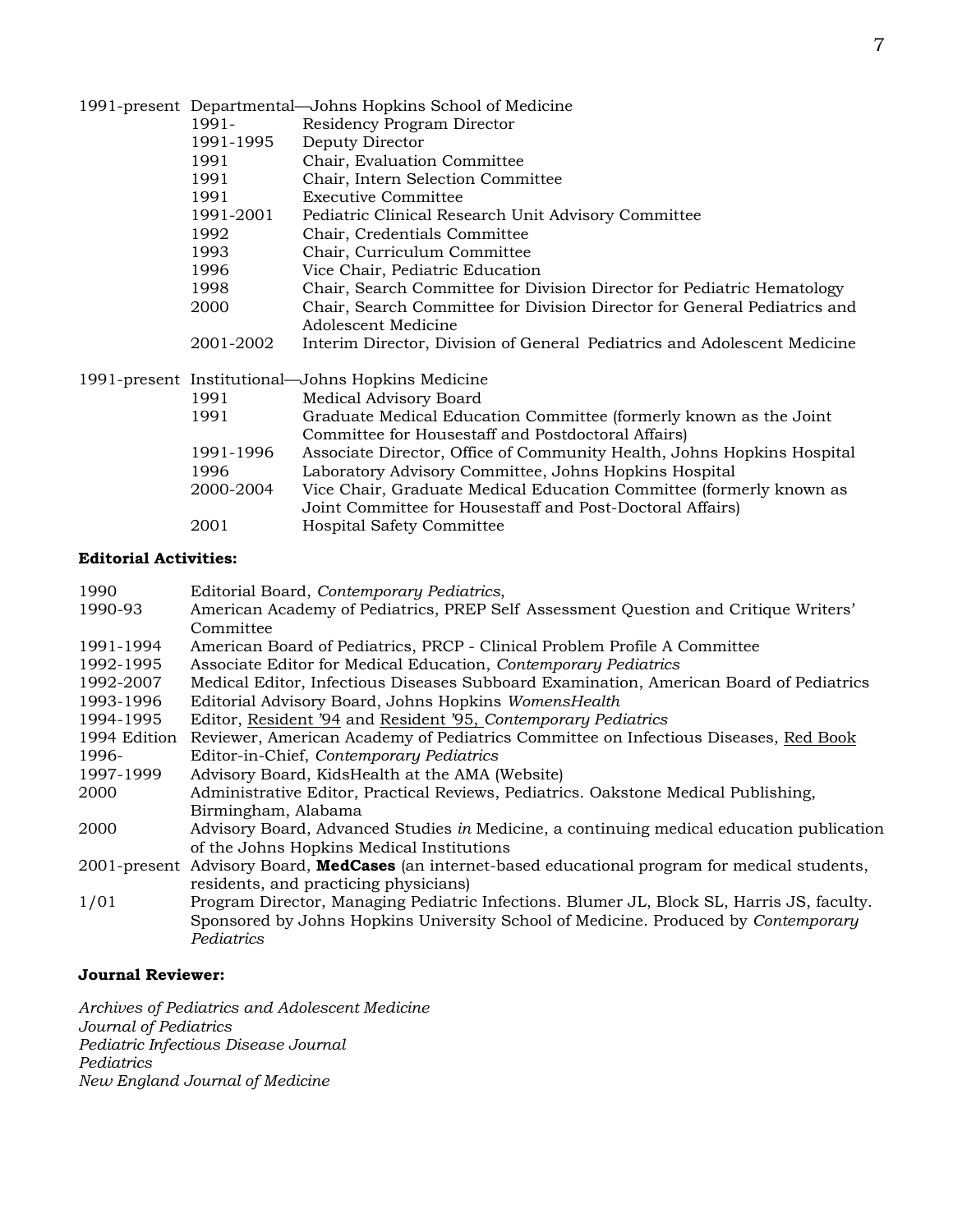# **Professional Organizations:**

## National Committees

|                                          | 1991, 1993-1995<br>1998-2000<br>$2001 -$<br>2001-                                                                                                                                         | 1991-present American Academy of Pediatrics<br>Research Awards Committee<br>Task Force on the Family<br>Committee on Infectious Diseases (Red Book Committee)<br>Task Force on Terrorism                                                                                                                                                    |
|------------------------------------------|-------------------------------------------------------------------------------------------------------------------------------------------------------------------------------------------|---------------------------------------------------------------------------------------------------------------------------------------------------------------------------------------------------------------------------------------------------------------------------------------------------------------------------------------------|
| 1992-1994                                | Primary Care Organizations Committee (PCOC), Representing the Association of Pediatric<br>Program Directors                                                                               |                                                                                                                                                                                                                                                                                                                                             |
| 1992-1998                                | Secretary/Treasurer, Association of Pediatric Program Directors                                                                                                                           |                                                                                                                                                                                                                                                                                                                                             |
| 1993-1999                                | Advisory Committee, Interdisciplinary Generalist Curriculum Project of (PCOC)                                                                                                             |                                                                                                                                                                                                                                                                                                                                             |
| 1993-present                             | 1993-1998<br>1999-2000                                                                                                                                                                    | Federation of Pediatric Organizations:<br>Representing the Association of Pediatric Program Directors<br>Chair, representing the American Board of Pediatrics<br>2000-present Member, representing the American Board of Pediatrics                                                                                                         |
| 1993-present                             | American Board of Pediatrics<br>1993-1999<br>1995-2000<br>1996-1999<br>1996-2000<br>1998-<br>1997-<br>1998-1999<br>1999<br>1999-<br>1999-2001<br>2000<br>$2001 -$                         | Long Range Planning Committee<br><b>Board of Directors</b><br><b>Finance Committee</b><br><b>Executive Committee</b><br>American Board of Pediatrics Foundation<br>Program Directors Committee<br>Chair-Elect<br>Chair<br>Research Advisory Committee<br>Long Term Investment Committee<br>Immediate Past Chair<br>Subspecialties Committee |
| 1996-1999                                | Nomination and Awards Committee, Pediatric Infectious Diseases Society                                                                                                                    |                                                                                                                                                                                                                                                                                                                                             |
| 1997-present                             | Accreditation Council for Graduate Medical Education                                                                                                                                      |                                                                                                                                                                                                                                                                                                                                             |
| 1997-                                    | Residency Review Committee for Pediatrics, Consultant for Infectious Diseases Special<br>Requirements                                                                                     |                                                                                                                                                                                                                                                                                                                                             |
|                                          | 2000-present American Board of Medical Specialties<br>Committee on Certification, Subcertification, and Recertification (COCERT)<br>2000-                                                 |                                                                                                                                                                                                                                                                                                                                             |
|                                          | 2000-present Pfizer Visiting Professorship in Pediatrics Advisory Board                                                                                                                   |                                                                                                                                                                                                                                                                                                                                             |
|                                          | 2001-present Pediatric Education Steering Committee of the Federation of Pediatric Organizations,<br>representing The American Board of Pediatrics                                        |                                                                                                                                                                                                                                                                                                                                             |
| <b>Organization Membership</b>           |                                                                                                                                                                                           |                                                                                                                                                                                                                                                                                                                                             |
| 1977-1990<br>1980-<br>1981-1994<br>1984- | Pediatric Society of Onondaga County<br>American Academy of Pediatrics<br>1991- Infectious Disease Section<br>American Society for Microbiology<br>Infectious Diseases Society of America |                                                                                                                                                                                                                                                                                                                                             |

1988- Pediatric Infectious Disease Society

1989-1991 International Society for Antiviral Research

1989 American Pediatric Society